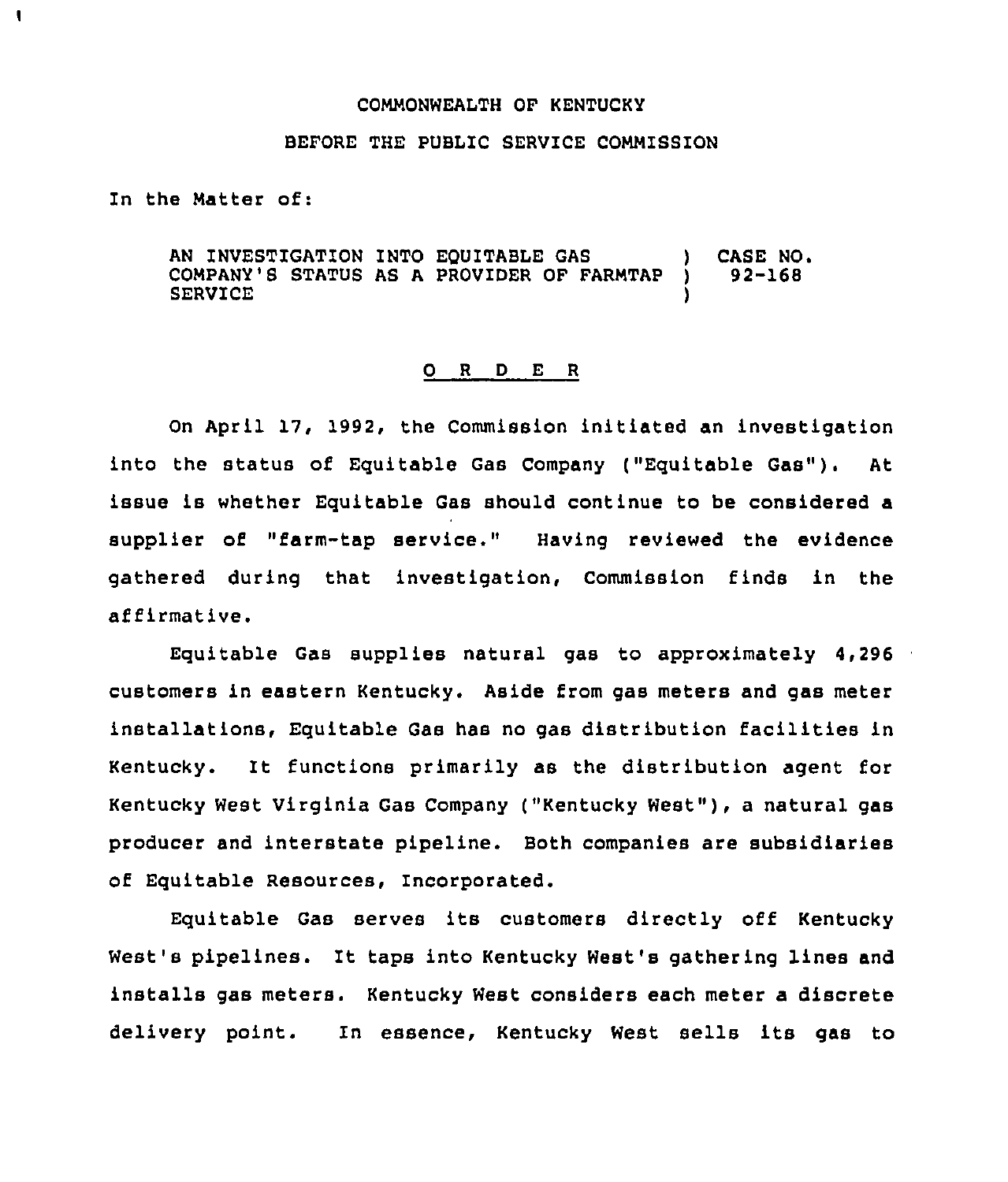Equitable Gas at each metering point. Equitable Gas in turn immediately resells gas to its retail customer.

As set forth in its filed tariff, Equitable Gas provides limited service. lt serves only rural service connections in close proximity to Kentucky West's gathering lines, well connecting lines and related facilities. The point of delivery is always at Kentucky West's system. Service is not guaranteed. Equitable Gas may abandon service to any customer served from any line or well which Kentucky West abandons or discontinues. Unlike local gas distribution companies ("LDCs"), which must supply gas within specified operating conditions and gas specification, it supplies gas within gathering line regulations. Finally, its customers are responsible for supplying, maintaining, and operating the necessary regulator and service line.

KRS 278.485 and Commission Regulation 807 KAR Si026 permit such limited service in the case of "farm-tap service." These provisions, however, apply only to the owners of producing gas wells or gas gathering pipelines. Equitable Gas is neither. Furthermore, a Commission Staff inspection revealed that Equitable Gas was providing some farm-tap service from gas transmission lines, not merely gas gathering lines.

Although conceding that it does not own any gas gathering lines or producing wells, Equitable Gas contends the Commission has authorised it to provide farm-tap service. lt notes that, prior to 1958, Kentucky West provided farm-tap service as mandated by KRS

 $-2-$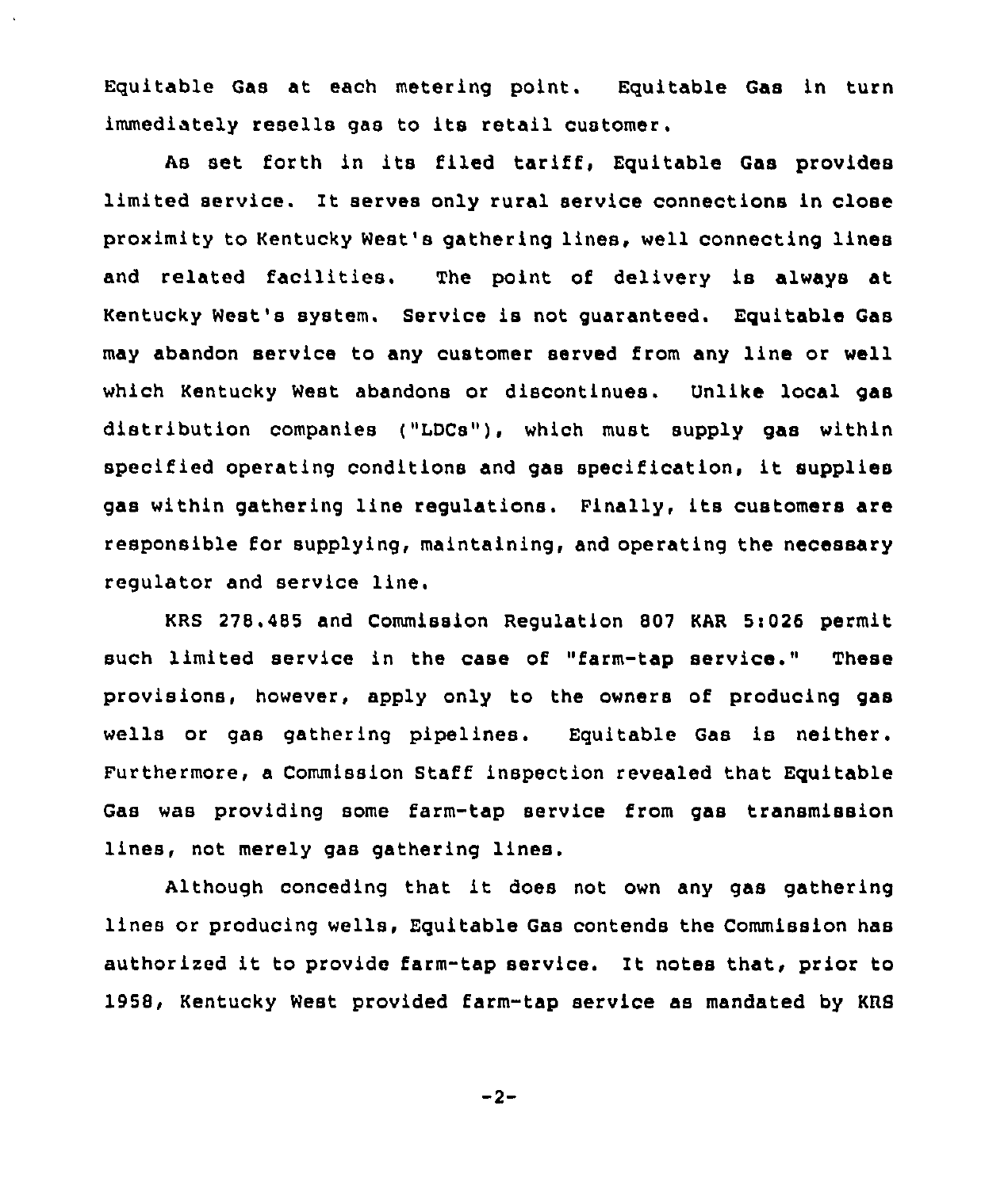278.485. In Case No.  $3563<sub>1</sub><sup>1</sup>$  the Commission authorized Kentucky West "to transfer its present and future retail domestic customers to Equitable Gas Company."<sup>2</sup> In granting such authorization, the Commission noted that its action would "result in Kentucky West Virginia Gas Company's eliminating its retail distribution of natural gas to domestic customers."<sup>3</sup> Equitable Gas contends that this action implicitly, if not expressly, authorized it to provide the service which it currently provides. The Order, Equitable Gas contends, authorizes it to provide the service which Kentucky West would have been required to provide but for the transfer.<sup>4</sup>

Equitable Gas also arques that serving customers off Kentucky West's gas transmission lines does not alter its status as a provider of farm-tap service. It contends that only <sup>a</sup> small fraction of its customers are served off such lines and most of these customers were served in such manner prior to the 1958 transfer.

 $\mathbf{1}$ Case No. 3563, Joint Application of Kentucky West Virginia Gas Company and Equitable Gas Company For a Certificate of Public Convenience and Necessity Authorizing the Former To Transfer<br>Its Retail Domestic Customers to the Latter; and Application By Equitable Gas Company For Disclaimer of Jurisdiction Over or In the Alternative for Approval of the Issuance of<br>Securities.

 $\mathbf{z}$ Id., Order dated December 1, 1958, at 4-5.

 $\mathbf{J}$ Id. at 2.

Limitations on the extent to which KRS 278.485 may require Kentucky West or Equitable Gas to provide gas service exist. See Pub. Serv. Comm'n v. Fed. Energy Regulatory Comm'n, 610  $F. 2nd 439 (6th Cir. 1979).$